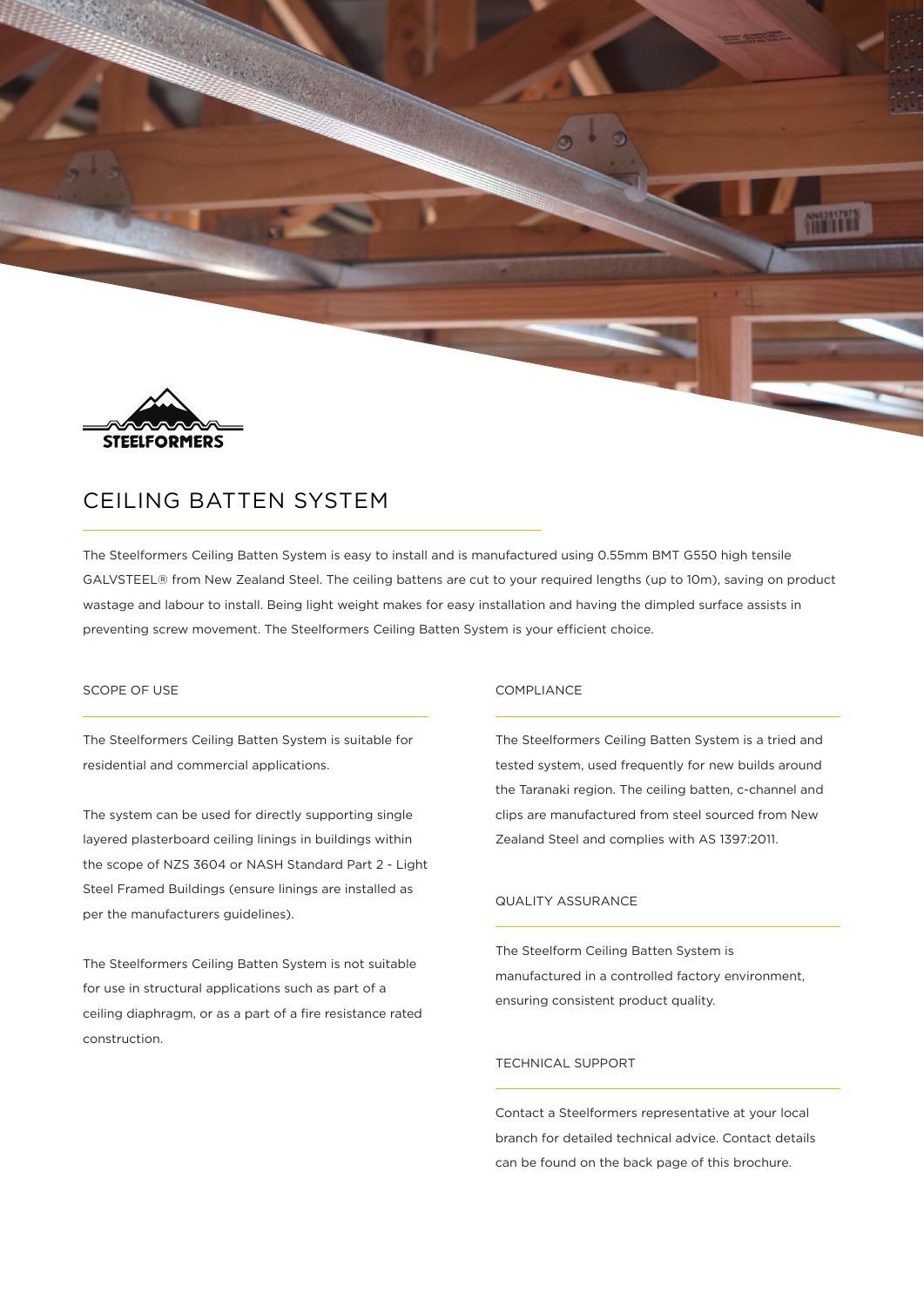## COMPONENTS

### 22mm CEILING BATTEN

The 22mm Ceiling Batten is a shallow trapezoidal steel section with the same double folded flanges dimpled surface as the 35mm Ceiling Batten. The 22mm Ceiling Battens are cut to your required lengths, can be direct fixed and are compatible with our C-Channel.





The Ceiling Batten is a trapezoidal steel section with double folded flanges and a dimpled surface which assists in preventing screw movement. Ceiling Battens are cut to order (max. 10m), simply provide us with the quantities of each length and the install location within the building. The Ceiling Battens will be supplied to your exact lengths and pre-labelled for easy, on-site identification.



### C-CHANNEL

The C-Channel is formed from the same 0.55mm BMT GALVSTEEL® as the Ceiling Batten and is supplied in 6 metre lengths. Steelformers recommend screw fixing the C-Channel to supporting framing at the perimeter of the room at 1200mm maximum centres.



# 95  $\circ$  $\circ$ 120

### BATTEN FIXING CLIPS

The Clips are pressed metal tabs, sourced locally in New Plymouth, and are manufactured from 0.95mm BMT galvanised sheet steel. Clips are fixed to the sides of timber ceiling joists, truss chords or floor joists. The central fixing slot provides 25mm of vertical alignment to achieve a level ceiling line.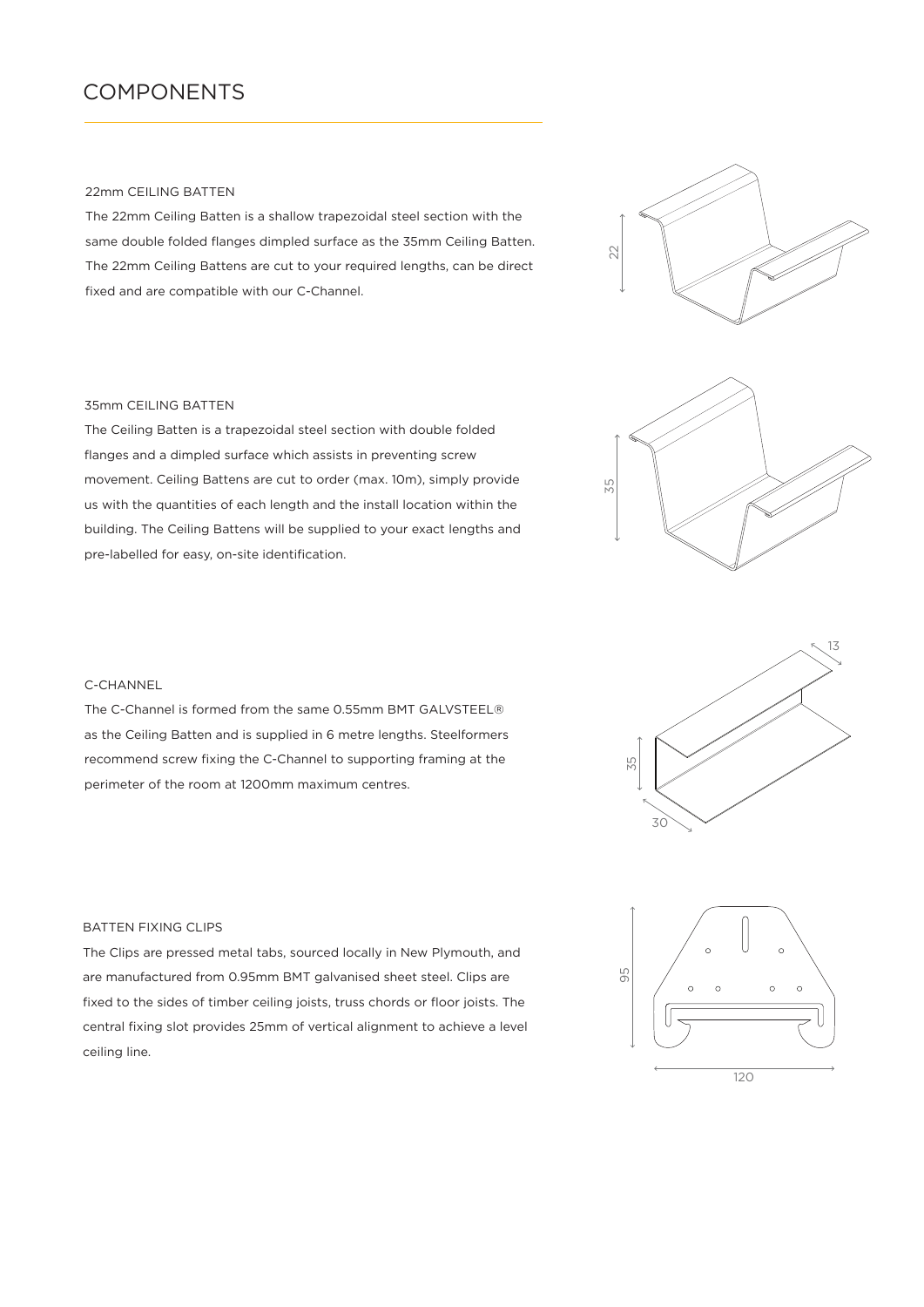# INSTALLATION

Installation of the Steelformers Ceiling Batten System must be completed by, or under the supervision of a Licensed Building Practitioner with the relevant license class. The Steelformers Ceiling Batten System is suitable to support single layered plasterboard ceiling linings up to a maximum weight of 25 kg/m2 - e.g. 13mm plasterboard is nominally 12 kg/m2. Ensure the linings are installed as per the lining manufacturers recommendations.

The Steelformers Ceiling Batten System can support the weight of small, lightweight items with a maximum mass of 7.5 kg, fixed to the ceiling lining with not more than 1 item per 1 m2. Heavy items such as range hoods, garage door openers, large luminaries and the like must be fixed to truss chords, ceiling joists or floor joists or blocking fixed between these elements.



### STEP-BY-STEP GUIDE

1. Establish a datum line for the ceiling. Place a string line on the datum line at right angles to the battens. The best place is under the truss or joist closest to the room centre.

2. Intall the C-Channel around the perimeter of the room using 10x16mm wafer head screws (for timber framing), or 12x20 steeltite screws (for steel framing). The C-Channel must be fixed to the top plate with the longer leg at the bottom so that the end of the Ceiling Batten can slot in. C-Channel should be fixed at maximum 1200mm crs.

3. Install the clips at 600mm crs using three 32x8g gold passivated, wafer head, course thread screws (for timber framing), or three Konnect ST12 - 14tpi x 20 mm CLS5 Steeltite self-drilling screws (for steel framing). The clips are to be fixed to the side of the truss, rafter, ceiling or floor joists.. Initially, use the central fixing slot so that the clip can be adjusted up or down to achieve a level ceiling line. Once level, secure the clip firmly by utilising the other available fixing holes for the remaining two screws.

4. Fix the Ceiling Batten into the C-Channel using Konnect ST12 - 14tpi x 20 mm CLS5 Steeltite self-drilling screws. If trimming of the Ceiling Batten is required\*, be sure to use tin snips or an angle grinder. (Note: abrasive cutting could damage the galvanised coating). Recommended spans for Ceiling Batten between supporting framing is max. 1200mm and max. 900mm for a single span.

### THINGS TO REMEMBER:

- \*List the quantity and lengths of Ceiling Batten for each room and Steelformers will label them for easy, on-site identification
- The Ceiling Battens can be end joined by butt joining where the Ceiling Battens meet the supporting framing
- Consult an electrical contractor for any earthing requirements that may need incorporating